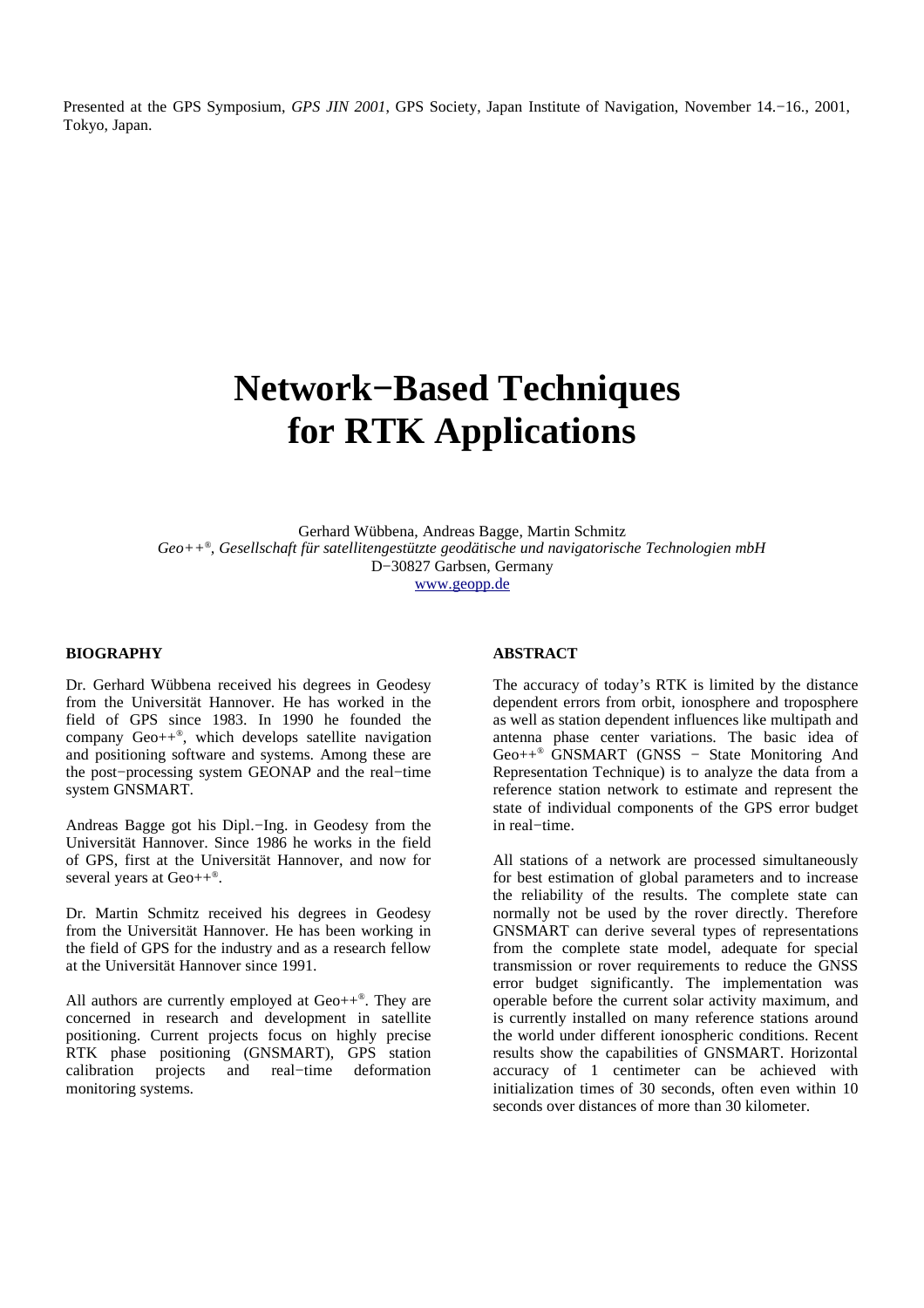# **INTRODUCTION**

Everybody is in the know of the burden to operate a local reference station in the field, in addition to relate the coordinates to the actual local datum. A now commonly accepted remedy is the use of permanently working reference station networks. Benefit is the general increase in reliable RTK (real−time kinematic) positioning, but also over medium distances and under unfavorable atmospheric conditions. The strong disturbances experienced in the culminating solar cycle 23 finally made the need for new strategies in real−time multi−station networks obvious. However, there is a worldwide discussion on these topics, which basically originates from the fact of missing standards. Since the beginning of the 1990's,  $Geo++^{\otimes}$  is investigating and developing software in the field of reference station networks (i.e. Wübbena, Bagge 1995, Wübbena et al. 1995). The goal of all research is to predict and represent the complete state of all physical parameters and to enable a rover system to apply autonomously the state information or a derived representation.

# **UNDIFFERENCED PARAMTER ESTIMATION CONCEPT**

Generally, linear combinations of GPS observables are used to eliminate errors. For instance, the so−called double difference GPS observable is the pseudorange difference from two stations to two satellites, which eliminates the receiver and satellite clock biases. It furthermore reduces the effect of highly correlated error terms.

Our approach uses undifferenced observables. Therefore, it is necessary to model and estimate all error components including the clock errors. The gain of information through these models in GPS processing with undifferenced observables will give improved results. It is more rigorous compared to the double differences, where correlations in multi−station applications are typically neglected in the adjustment.

A GPS processing using undifferenced observables can easily be extended for additional unknowns and models. It is even in question, if a double difference software might be able to estimate some parameters of interest. Differencing eliminates error terms but also information. Differenced observables are no longer single station related but vector related. Absolute information in the measurement is differenced out, i.e. differenced observables are not directly usable for absolute positioning.

# **THE OBSERVATION EQUATION**

The observation equation for a pseudorange *PR* derived from carrier phase measurements is a non−linear function of the geometric range  $\vec{R}_i^k$ the contract of the contract of the contract of the contract of the contract of

$$
\vec{R}_i^k = \vec{X}^k - \vec{X}_i
$$
 (1)

between the assumed (broadcasted) antenna phase center of satellite *k* and receiver *i*, the ambiguity term  $N_{s,i}^k$ , several biases, and random measurement errors  $\epsilon_{si}^k$ :

$$
PR_{s,i}^{k} = \left| \vec{\boldsymbol{R}}_{i}^{k} \right| + \lambda_{s} N_{s,i}^{k} + \delta B_{s,i}^{k} + \epsilon_{s,i}^{k}
$$
 (2)

This pseudorange equation is set up for each signal *s* that is transmitted by a radio navigation satellite. In case GLONASS is employed, it will be necessary to distinguish the frequencies of the carrier phase signals by using the index *f*. Different carrier wavelengths  $\lambda_s^f$  for each satellite need then to be introduced. All error terms in (2) and in the subsequent equations are expressed as range errors. Because all quantities are time dependent, a corresponding index is not explicitly applied.

In order to not overload the equations, we assume that the pseudorange in (2) is already corrected for standard portions like broadcasted satellite clock errors, relativistic corrections, tropospheric delay model correction etc. The biases explained in the following therefore describe the remaining model biases for the corresponding terms.

The bias term  $\delta B_{s,i}^k$  comprises all clock related errors  $\delta C_{s,i}^k$ , and systematic influences that will be divided for further analysis in distance dependent errors  $\delta D_{s,i}^k$  and mainly station dependent errors  $\delta S_{s,i}^k$ :

$$
\delta B_{s,i}^k = \delta C_{s,i}^k + \delta D_{s,i}^k + \delta S_{s,i}^k \tag{3}
$$

The signal transmission time at the satellite and the signal reception time at the receiver are distorted by clock errors  $\delta t_i$ ,  $\delta t^k$  and signal delays  $\delta d_{s,i}$ ,  $\delta d_s^k$  in the hardware of the satellite and the receiver, respectively:

$$
\delta C_{s,i}^k = \delta t_i + \delta d_{s,i} - \delta t^k - \delta d_s^k = \delta C_{s,i} - \delta C_s^k \tag{4}
$$

The orbit error vector  $\delta \vec{\sigma}^k$  together with signal propagation changes caused by ionosphere  $\delta I_{s,i}^k$  $\int_{k}^{k}$  and troposphere  $\delta T_i^k$  make up the distance dependent biases:

$$
\delta D_{s,i}^k = \frac{\vec{R}_i^k}{\left|\vec{R}_i^k\right|} \delta \vec{\boldsymbol{\sigma}}^k + \delta I_{s,i}^k + \delta T_i^k \tag{5}
$$

The error term  $\delta D_{s,i}^k$  cancels out only for short baselines. However, the estimation of these spatial and temporal correlated errors is the key issue for precise real−time positioning. The successful modeling in a reference station network improves the ambiguity fixing with respect to the reduction of the time to fix ambiguity (TTFA), and increases reliability significantly. Positioning with cm−level accuracy becomes practicable also over longer inter−station distances. With the state space approach, a suitable estimation methodology will be proposed in the next sections.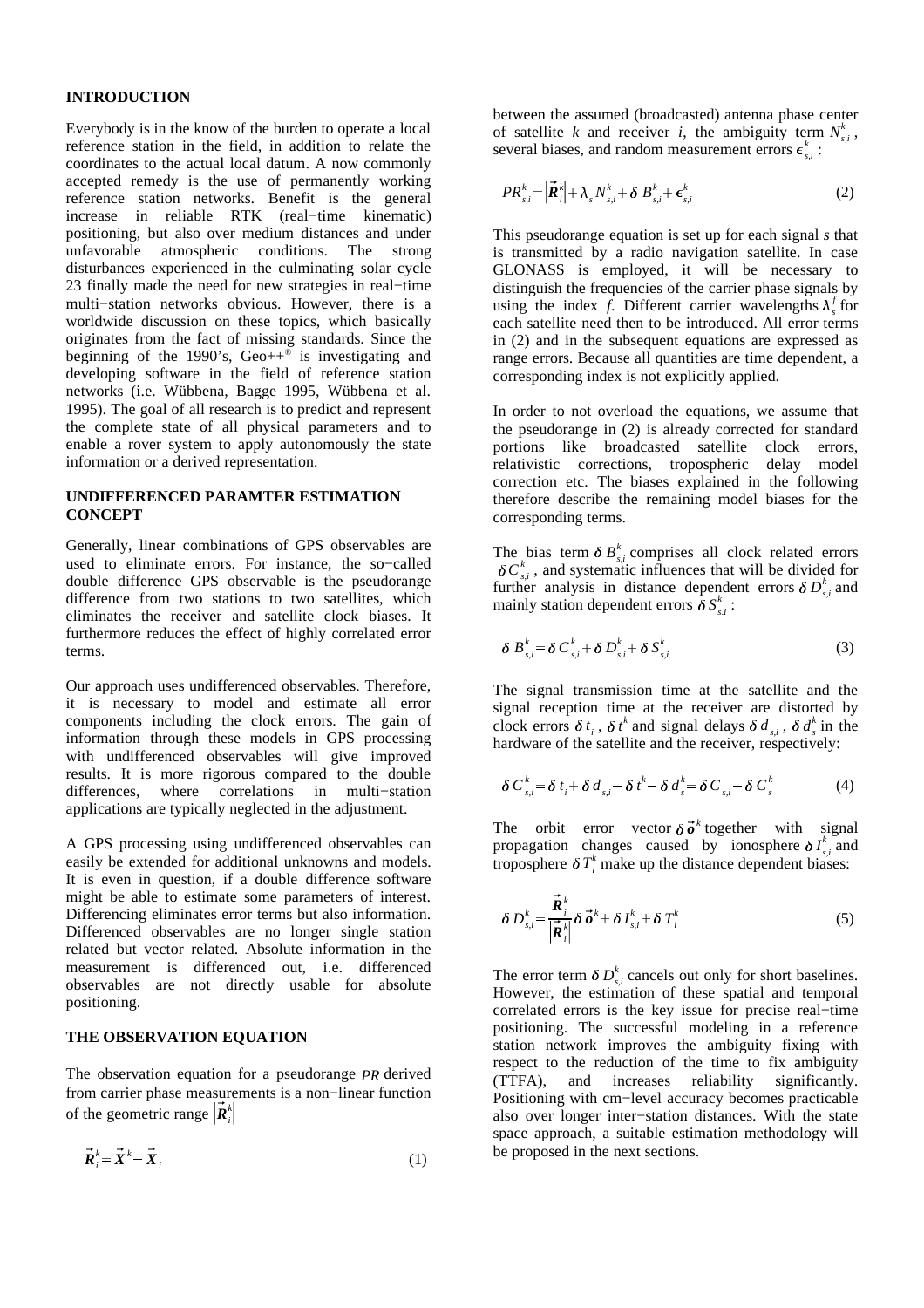Phase center variations (PCV) of the receiver antenna  $\delta A_{fi}^k$  and multipath  $\delta M_{s,i}^k$  are station dependent errors. Just for completeness, also phase center variations  $\delta E_{fi}^k$ and multipath  $\delta W_{s,i}^k$  at the satellite antenna are accounted for in the error term  $\delta S_{s,i}^k$ , although these are not yet considered in practice:

$$
\delta S_{s,i}^k = \delta A_{f,i}^k + \delta M_{s,i}^k + \delta E_{f,i}^k + \delta W_{s,i}^k \tag{6}
$$

The characteristic of the station dependent components of the error term is that they are uncorrelated between stations. Therefore, the components have to be reduced, corrected or neglected.

Efficient procedures for absolute antenna calibration have already been developed by Wübbena et al. (1996, 2000). Absolute calibration of antennas can compensate errors induced by use of different antenna types, and different antenna orientations. The characteristic of satellite PCV is currently investigated (Mader, Czopek 2001). Methods to determine a site specific multipath pattern are under investigation (Böder et al. 2001), which take advantage of the fixed reflector to antenna geometry at reference stations and of the daily repeatability of multipath. An alternative or additional approach uses the state space estimation within the reference network to average out the remaining multipath since it is uncorrelated between stations.

# **THE GOAL OF RTK NETWORKS**

Being in the field, receiving all necessary correction data via a communication link to determine the absolute position of a GNSS rover station at any location within a few seconds and with millimeter precision is the ideal situation for a GNSS user. Developments of software and algorithms for RTK networks show the way into this direction.



Fig. 1: Millimeter Precision for a GNSS rover with ultimate correction data provided by GNSMART

# **OBSERVATION SPACE AND STATE SPACE**

In post−processing applications, measurements of two or more GPS receivers are processed simultaneously. In real−time differential applications, on the contrary, corrections are derived at reference stations and transmitted to the user. The corrections can be either computed in the position domain or in the observation domain. The position corrections turned out to be impracticable mainly due to the fact that identical satellites must be observed at the reference and the user site.

Pseudorange and carrier phase corrections offer much more flexibility for differential positioning and hence they are the basic parameters in the commonly applied RTCM standard. It will be shown later that this type of corrections are equivalent to single or double difference processing of raw measurements. In either way, however, all errors determined at a reference station are lumped to one parameter describing the total influence on the observation. I.e. the corrections are given in the observation space domain. This means in practice that the user has to be aware of the principle problems related to this approach. In standard RTK applications for instance, the distance to the reference station is one performance limiting factor. Another problem is, that reference station specific errors like PCV and multipath may be inherent in the corrections.

Based on the already mentioned undifferenced parameter estimation concept, differential GPS positioning in the state space domain is proposed as an alternative concept. Instead of generating just one lump sum parameter, the state of each error component is determined from observations of a network of reference stations.

# **THE IDEAL SOLUTION**

The ideal situation for a GNSS rover user in the field would be to get the information about the state of all the external error terms affecting his measurement with millimeter accuracy from one or more service providers or, more convenient, from the satellites itself.

However, the models currently applied are not sufficient to describe the complete state with millimeter accuracy in a global sense. Effects with high spatial correlation, like satellite antenna phase center variations or multipath at the satellite are not known very well and thus limit the precision of the models. Such model deficiencies, however, can be compensated by other state parameters in regional networks.

Another topic on the way to such an ideal solution is standardization. The state parameters of the satellites and the atmosphere need to be described in an international accepted standard. There are currently discussions on network RTK within the RTCM group. Even with simple models related to the observation space the discussion process is slow (Euler et al. 2001).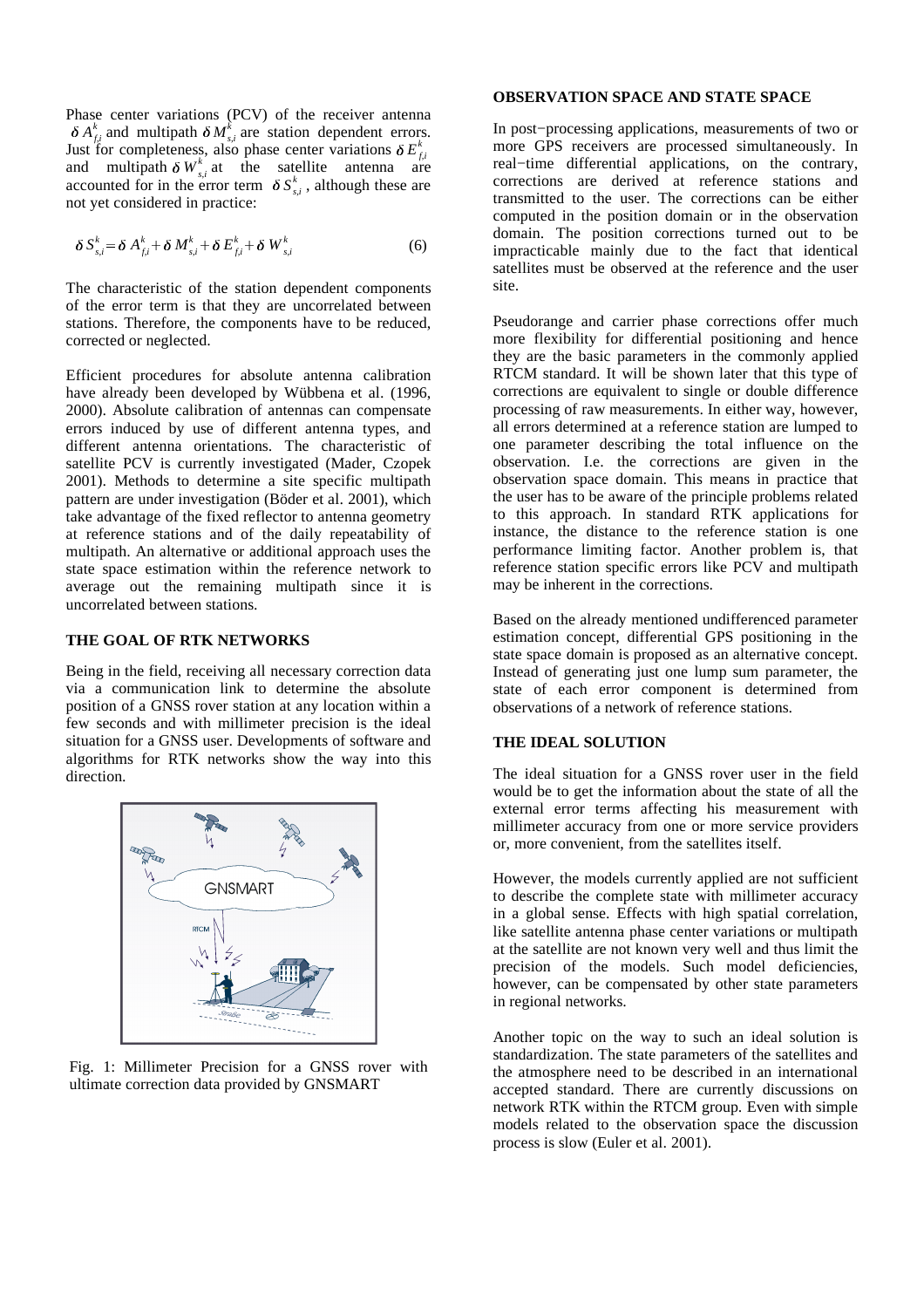The advantages of state space representation are found in several aspects. State space representation of the error terms of satellites and upper atmosphere are no longer related to a specific reference station (including a virtual reference station) or group of reference stations. For instance, the state of satellite dependent error components may be derived from different observations than the atmospheric errors. The station dependent tropospheric delay parameters can be derived from measurements to other satellites or even from other devices/techniques like water vapor radiometers. Reference station dependent errors can be reduced if there is enough redundancy in a network.

Within an RTK network the errors affecting a rovers measurements need to be predicted or interpolated from the reference network.

The prediction or interpolation model for state parameters can be based on the knowledge about the physical behavior of the respective parameters. For instance the function for the influence of orbital errors is purely deterministic. The prediction of tropospheric errors, however, may be much more complex and varying with time. Additional information about the actual meteorological situation could be used to improve the tropospheric prediction.

For the observation space an interpolation of the combined effects has to be done. Only arbitrary functional models like polynomials and/or stochastic interpolation are efficient. This makes an optimum solution impossible.

A network running in state space mode will be able to provide information in state space as well as in observation space domain. Failures of individual reference stations will generally not affect a network in state space mode. However, a network in pure observation space mode may fail in the respective areas.

A reference network in a multi−station mode using complete state space modeling of observations results in better performance than simple approaches in observation space with only a few stations involved (typically three). This is due to the fact, that the redundancy in the first approach is much higher than in the second and the complete model is more resistant against biased estimates. This means that the distance between reference stations may be much larger in state space mode and the performance, for instance, with respect to the time to fix ambiguities and reliability, is better.

Real−time applications require a communication link between a service provider and user. The bandwidth of this link is one important design factor. With state space representation an optimum bandwidth will be possible, since the update rates for the different parameters can be optimized with respect to their physical behavior. Another aspect is the necessity for duplex links in case of the so−called virtual reference station (VRS) approach. With state space information a simplex link is sufficient, which allows broadcasting media to be used for an unlimited number of users.

The importance of state space modeling goes beyond precise positioning of rover receivers in a RTK network. Of equal significance is the operation of a real−time multi−station reference network. The state vector contains all information necessary for monitoring the complex dynamic system, which gives the DGPS service provider the opportunity to optimize the network configuration. In case of irregular conditions of one of the state parameters, warnings can be issued to the users.

# **EXISTING STATE SPACE APPROACHES**

Precise ephemeris routinely used in post−processing are an example of state space parameters. In addition, Zumberge et al. (1997) derived precise satellite clock corrections enabling precise point positioning (PPP) for a single station. This approach has been extended for real− time positioning with better than 2 decimeter accuracy in a global DGPS network (Muellerschoen et al. 2001) by supplying corrections to broadcast ephemeris and clock parameters derived from state space modeling.

For RTK networks Geo++ *®* GNSMART (GNSS − State Monitoring And Representation Technique) uses state space modeling based on carrier phase observables (Wübbena, Willgalis 2001, Wübbena et al. 2001).

# **CURRENT RTK − TRANSMISSION OF REFERENCE DATA**

For the transmission of GPS data from a reference station to a rover station two general kinds of data types are currently used. Referring to the RTCM format these are GPS raw data types 18/19 and GPS correction data types 20/21.

It will be shown, that both data types are equivalent considering a single difference observation equation at the rover site. The single differences are used only for a clear writing. An essential feature of GNSMART is the use of undifferenced observables, which requires and enables the modeling of all components of the error term  $\delta B_{s,i}^k$  explicitly. Double difference processing can proceed with the combination of single differences.

For types 18/19, a single difference for satellite *k* can be computed between the reference *i* and rover station *j* using observable (2). The  $\Delta$  sign has been replaced in the notation by  $\epsilon$  for biases, that cannot be modeled by the rover and are therefore acting as errors:

$$
\Delta PR_{s,ij}^k = \Delta \left| \vec{R}_{ij}^k \right| + \lambda \Delta N_{ij}^k + \Delta \delta C_{ij} + \epsilon \delta D_{ij}^k
$$
  
 
$$
+ \epsilon \delta S_{ij}^k + \epsilon_{ij}^k
$$
 (7)

For types 20/21 the correction term is computed from the actual GPS measurements to a satellite, known reference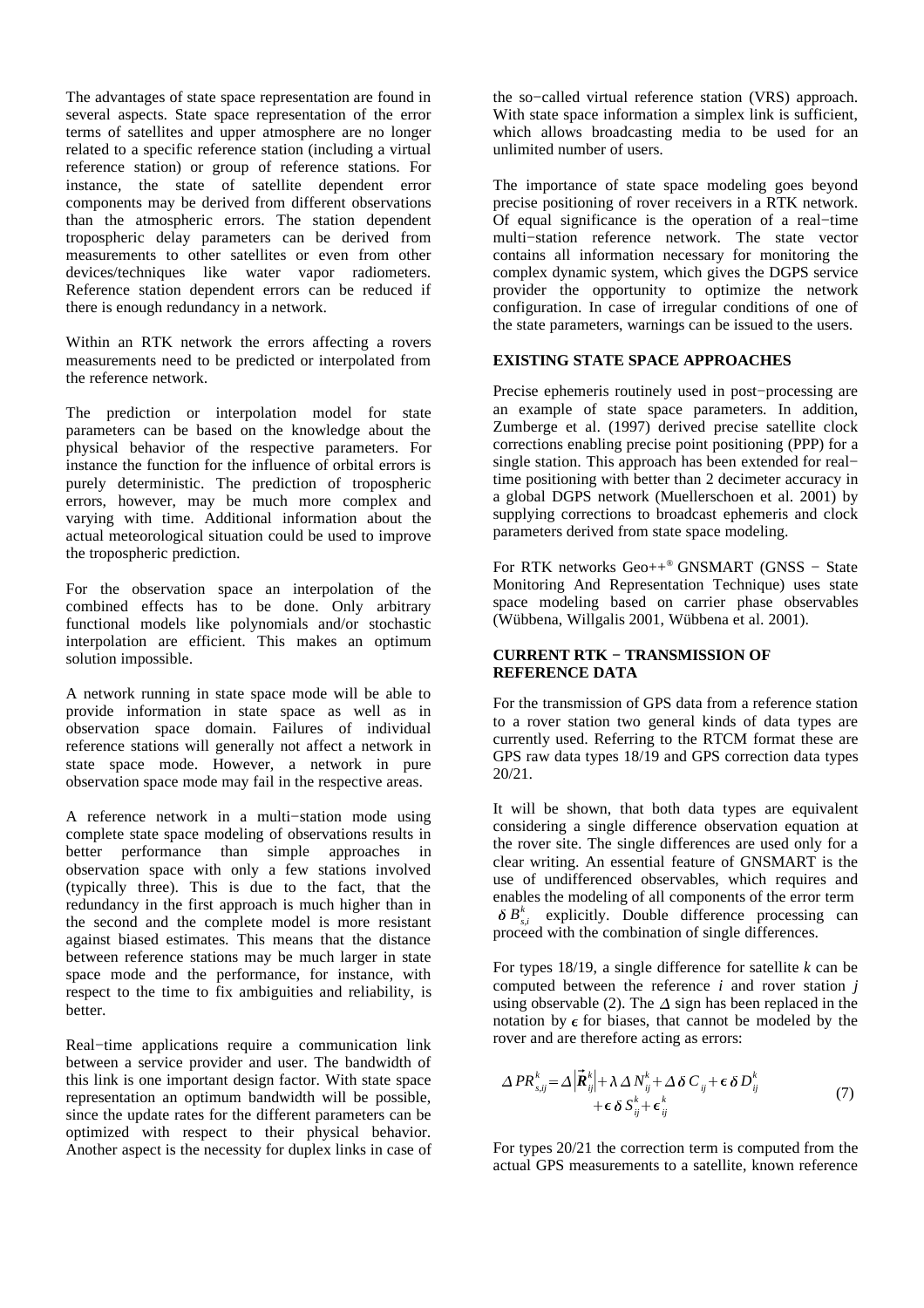position and broadcast ephemeris. In order to have small numerical values, the reference station clock  $\delta \dot{t}_i$  $\frac{k}{i}$  is estimated and used to reduce the clock bias  $\delta C_{s,i}^k$ . Instead of equation (2), the transmitted pseudorange correction  $PRC_{si}^{k}$  generated at a reference station reads:

$$
PRC_{s,i}^k = PR_{s,i}^k - \left|\vec{R}_i^k\right| - \delta \tilde{t}_i^k \tag{8}
$$

Substituting equation (2) yields for the correction:

$$
PRC_{s,i}^k = \lambda_s N_{s,i}^k + \delta B_{s,i}^k - \delta \tilde{t}_i^k + \epsilon_{s,i}^k
$$
 (9)

I.e. the pseudorange or carrier phase corrections are essentially the sum of all biases in the observation plus the random measurement errors. A constant receiver clock term may be added for all satellites to reduce the size of the numerical values. The correction is ambiguous for carrier phase measurements.

Using the above correction term to generate a corrected pseudorange observation equation  $\mathit{CPR}_{s,ij}^k$  for the rover station *j*, yields:

$$
CPR_{s,ij}^k = PR_{s,j}^k - PRC_{s,i}^k \tag{10}
$$

Introducing equation (2) and (8) with its bias terms and re−arranging the single difference leads to:

$$
CPR_{ij}^{k} = \Delta \left| \vec{R}_{ij}^{k} \right| + \lambda \Delta N_{ij}^{k} + \Delta \delta C_{ij} + \delta \tilde{t}_{i} + \epsilon \delta D_{ij}^{k} + \epsilon \delta S_{ij}^{k} + \epsilon_{ij}^{k}
$$
\n(11)

The comparison with (7) shows, that corrections are related to single differences, except for the receiver clock bias term. However, this cancels out through double difference processing. It is essential, that there is an identical error term

$$
\epsilon_{\Sigma,ij}^k = \epsilon \, \delta \, D_{ij}^k + \epsilon \, \delta \, S_{ij}^k + \epsilon_{ij}^k \tag{12}
$$

in equation (7) and (11). There is only a constant difference in the receiver clock of the reference station, which does not have any effect on the standard double difference processing. Hence, the RTK application performance is independent of the actual format used to transport reference data to a rover.

## **RTK NETWORKS**

In single reference station RTK, there is no information on the individual error term  $\epsilon_{\Sigma,ij}^*$ ,  $\frac{k}{s}$  is which is then normally neglected. However, especially the distance dependent biases introduce RTK positioning errors. The main focus of a network processing is the modeling and representation of the error components of  $\delta \hat{D}_{ij}^k$ , which can be predicted for any rover position to provide better, reliable and faster positioning.

In the following we will present the network information as additional terms added to the basic corrected pseudorange as derived from type 20/21 messages from one reference station. This approach is currently used in real implementations due to a number of practical reasons. First of all the basic correction messages cover the major part of the error components. Especially the fast varying satellite clock errors. The update rate for this part of the corrections is typically 1 Hz or more. The distance dependent errors have much lower dynamics, i.e. they can be updated at a lower rate. The latency of the basic corrections should be small, whereas the latency of the additional network information can be higher.

The corrected pseudorange observation equation from a reference station network using RTCM types 20/21 data currently is similar to:

$$
CPR_{ij}^k = \Delta \left| \vec{R}_{ij}^k \right| + \lambda \Delta N_{ij}^k + \Delta \delta C_{ij}^k - \delta \tilde{t}_i^k + \Delta \delta \hat{D}_{ij}^k + \epsilon \delta S_{ij}^k + \epsilon \delta \bar{P}_n^k + \epsilon_{ij}^k
$$
\n(13)

The differences to equation (11) are the correction term for the distance dependent errors and the network dependent prediction error  $\epsilon \delta \overline{P}_n^k$ .

The network prediction error (network representation error) is a complex function of the number of reference stations *n*, their spatial distribution and other factors. It includes the model error of the prediction or interpolation as well as an indirect effect of all participating reference station dependent errors. The rover position relative to the reference stations also affects the magnitude of this residual error term.

One often formulated requirement is, that a rover close to one reference station position should not be affected by the additional network information, i.e. it should get the basic corrections from that particular reference station. To fulfill this requirement, the network cannot correct for station dependent errors of the reference stations. However, in a multi−station network it is possible to estimate station dependent errors and to derive a correction term. Since the station dependent errors are not spatially correlated, it would be worthwhile to correct for them.

The correction data  $\mathit{CPR}_{s,ij}^k$  are computed from actual data of the reference station *i*. Therefore the station dependent error term  $\epsilon \delta S_{ij}^k$  of this particular station *i* and the rover *j* is completely part of the correction signal (e.g. multipath effect).

For the use at a rover station, an adequate representation of the correction data  $\Delta \delta \hat{D}_{ij}^k$  is required. Up to now, reference station networks consist often only of a few stations. This circumstance limits the development of suitable models for network RTK as well as the progress of standards for carrier phase based differential positioning. The mode of operation and the capabilities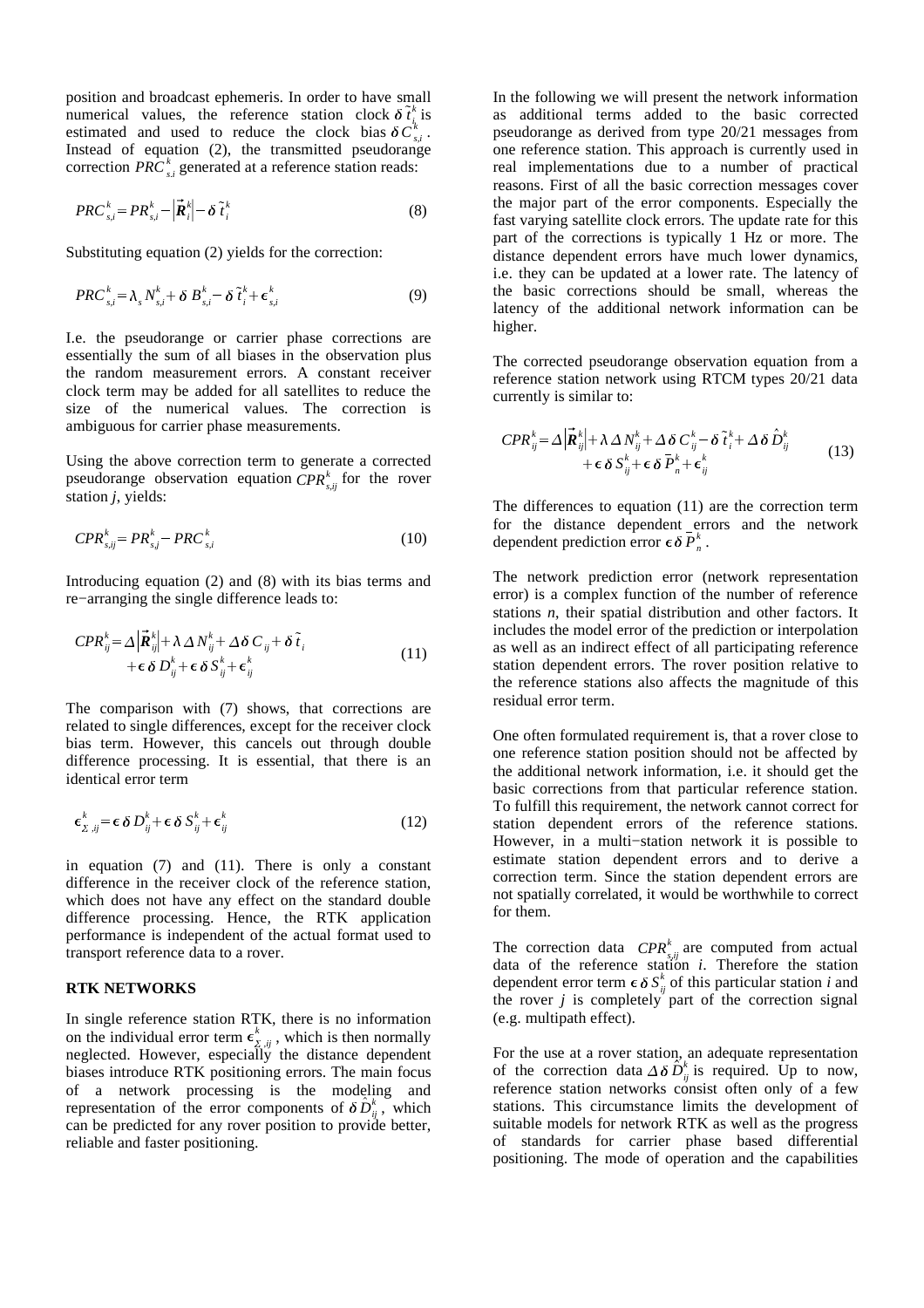of software resemble in most cases RTK algorithms, which are not suitable for medium range RTK, and do not take full advantage of the information of a network.

The rover manufacturers currently also demand for more information on the provided reference data, which requires new features of the current standards (Euler et al. 2001).

# **RTK NETWORKS − FKP MODE**

One way of representing the additional corrections for the distance dependent errors is a polynomial parametrization to describe the influence for any rover position in a certain area. Depending on the temporal and spatial variation the orders of the representation must be defined. The RTCM standard currently limits the correction data to be formulated in the observation space, which means, that modified GPS observable must be used.

The area correction parameters (commonly called FKP), are the most flexible and suitable way to represent the state. FKP can be assumed for this discussion as a representation of the full state space information. FKP are more or less simplified to reduce the required bandwidth for transmission or the complexity to apply it at the rover. The state has to be transferred to the observation space, because most rover systems are currently not capable to handle any state space information. The FKP allow the prediction of the distance dependent error term for the approximately known rover position:

$$
\Delta \delta \hat{D}_{ij}^k = f(FKP_i^k, \Delta \varphi_{ij}, \Delta \lambda_{ij}, \Delta h_{ij})
$$
\n(14)

This can be done independently from the network processing as only the rover coordinates and satellite information are required.

It is a major advantage, that FKP can be distributed by broadcast media, which is requested by most service providers. The FKP do also not contain absolute tropospheric information, but gradients of the troposphere. The tropospheric effect for a reference station can therefore be figured out and applied correctly to the data by the rover.

The dimensions of networks and the coverage of distribution media often make a linear FKP representation sufficient. The coverage of a linear FKP model is then centered to a real reference station, and the FKP describe the horizontal gradients for the geometric and ionospheric signal components in the observation space (Fig. 2).



Fig. 2: Linear FKP planes for four reference stations

A virtual reference station (VRS) can easily be computed from FKP, because all relevant information is included in the data stream to individualize the corrections for a given position. The individualization can even be computed at the rover, preserving the advantage of broadcast signals.

# **RTK NETWORKS − VRS MODE**

A pre−requisite of the virtual reference station (VRS) concept is the need of a duplex communication link between a node of the reference station network and the rover.

The rover has to transmit its approximate coordinates to the network, which then interpolates from the state information a reference data stream  $VRS_{ij}^k$  for the given position. The data relates to the observation space:

$$
\vec{X}_{VRS} = \vec{X}_j \tag{15}
$$

$$
VRS_{ij}^k = CPR_{ij}^k + f(FKP_i^k, \Delta \varphi_{ij}, \Delta \lambda_{ij}, \Delta h_{ij})
$$
  
+  $\Delta T_{model,ij}$  (16)

Equation (16) contains a tropospheric term  $\Delta T_{model,ij}$ , which describes the difference between the tropospheric delay model used in the network processing on the original reference station and the virtual reference station.

Due to the RTCM definitions, the reference station may not correct for tropospheric errors. This is in general a reasonable restriction, because it avoids the problem of using inconsistent models for reference station and rover, while the rover is responsible to compute corrections for both sides. This, however, requires the knowledge of the reference station coordinates at the rover. Since the only coordinates the rover knows about are originating from the RTCM data stream, the rover does only know the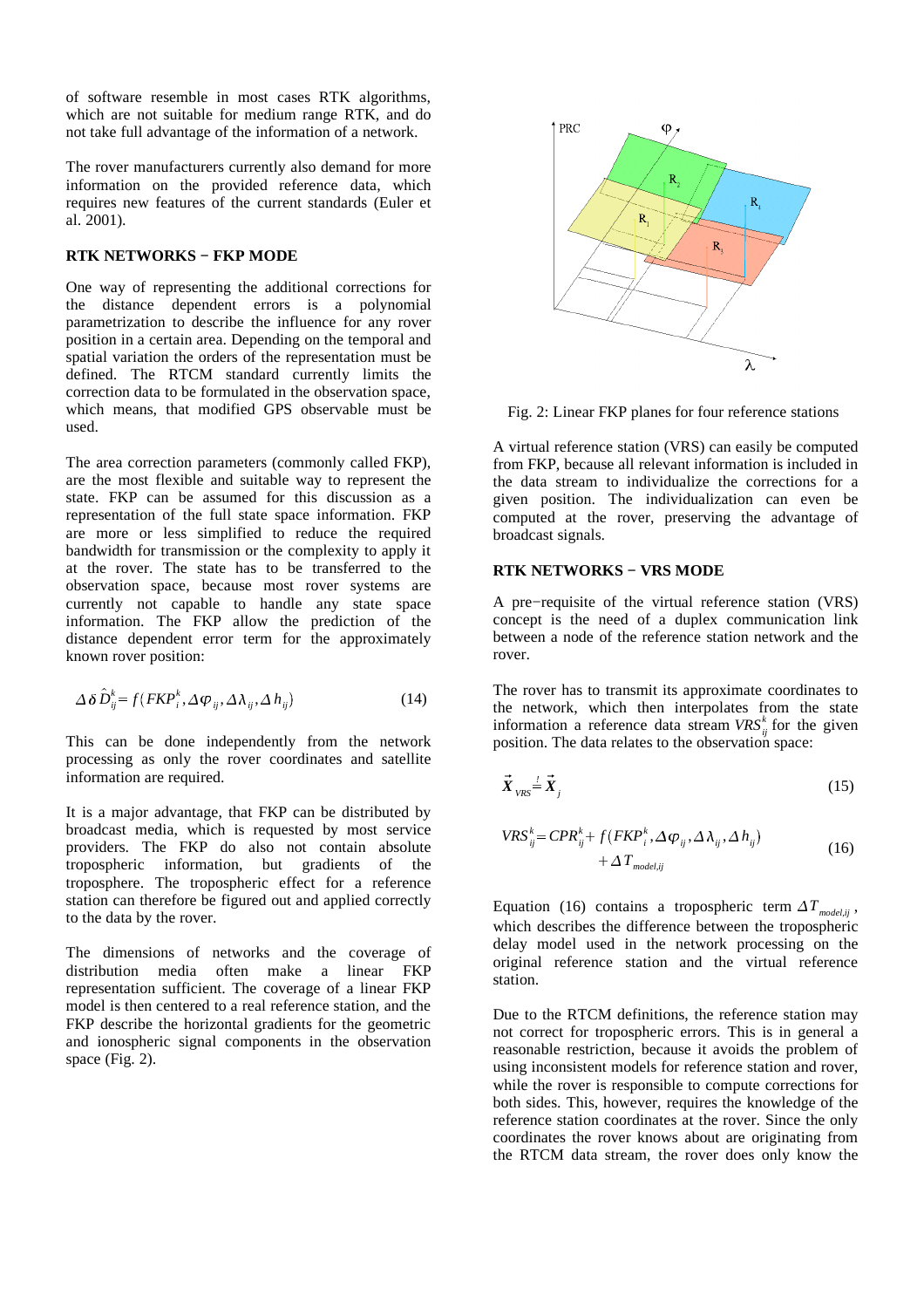coordinates of the VRS. Hence, the rover cannot compute the tropospheric correction for the real, but only for the VRS. In consequence, the network has to apply the tropospheric correction between real and virtual reference station. And here there is again the problem of possible inconsistency, if it is done with a different model than the rover applies.

In the VRS concept, the coordinates (in RTCM message type 3) are changed to VRS location, hiding the true reference station completely from the rover. One disadvantage of the VRS concept is, that for a kinematic rover continuously updated approximate coordinates have to be used for the VRS computation (moving reference station). Today, most rover systems cannot handle a kinematic reference station. A system reset is performed, if the VRS coordinates are changing, which will result in frequent initialization of ambiguities. In practice, the VRS position therefore does not change. However, this implies that distance dependent errors will be present in the rovers solution once it starts to move away from the virtual reference.

Typically, some irregular physical effects occur, which can hardly be determined by a reference station network with given station distances. In this context, the reference station network can be considered as a limited number of monitoring stations or sensors with a certain and restricted spatial capability. The errors may arise from local troposphere or turbulent ionospheric conditions. Even if these higher order errors cannot be determined by the reference station network, it is obvious that their magnitude is a function of distance from the next true reference station. Thus, if the rover knows the reference station position(s), it can take into account these higher order errors and improve its own RTK models, e.g. by stochastic ionospheric modeling. If the rover knows only the VRS position, it has no chance to do such kind of improvement.

It should be mentioned that there are different types of VRS depending on the type of networking model. A VRS derived from the observation space (*OSP*−VRS) shows different behavior than a VRS derived from a state space model (*SSP*−VRS). This results from the fact, that a *SSP*−VRS is much less affected by current individual reference station errors than the *OSP*−VRS. Since the state vector is the result of a continuously running filter, the influence of station dependent errors reduces, the more redundancy (number of stations and satellites) is available in the network. A similar filtering in the observation space can only be done with arbitrary models and is therefore less effective. Especially the non− dispersive part of the signal is much smoother if derived from state information than from the observation state. GNSMART provides *SSP*−VRS.

### **RTK NETWORKS − STATE SPACE MODEL**

The use of the non−dispersive characteristic of some error components is a common procedure to generate an geometric and an ionospheric part of the error budget. The geometric part mainly contains the orbit and tropospheric error components, while the dispersive part is due to the ionospheric propagation delay in the atmosphere. Both parts are correlated through signal delays and clocks.

The state space model, however, performs a functional and stochastic separation also of the tropospheric and orbit error component. It is even possible to estimate the discussed error terms of higher order in the state space model of a reference station network.

In principle, it should be possible to use state vector components estimated in different networks. Parameters with global character, like satellite orbits and clocks, could be determined in a global network. The regional trend of the ionospheric delay is best estimated in regional networks, and small scale networks are needed for modeling local ionospheric and tropospheric effects. Following this strategy, new concepts regarding distribution and spacing of reference stations are conceivable. Densely populated areas and important economic regions will be covered by a close−meshed reference station network for highest accuracy and reliability in positioning, whereas less important areas are covered by a wide−meshed network of regional or national extension. There is no need that all levels of networks are operated by the same provider. The main problem realizing such an hierarchical approach is to ensure the data consistency, which is difficult because of high correlations between state parameters. The definition of suitable standards is indispensable for such plans.

Assuming that the state parameters are estimated with sufficient accuracy, they are transmitted to the user who can eliminate the corresponding error terms of his observation equation, and derives a precise absolute position. The use of corrections in the state space domain requires again suitable standards, which are currently not available. Instead, the state parameters are reduced to observation domain corrections.

Generally, a rover has not much knowledge about the quality of the received reference data, which would enable autonomous decision for the RTK rover processing. Better concepts are possible, if the actual state information and stochastic behavior of the residual errors are used instead of corrections in the observation space. Actual state information can describe all physical effects at the rover location without even providing observation data of a reference station. Only the transformation of the state into the observation space of the rover is required using standardized models.

# **STATE SPACE ESTIMATION**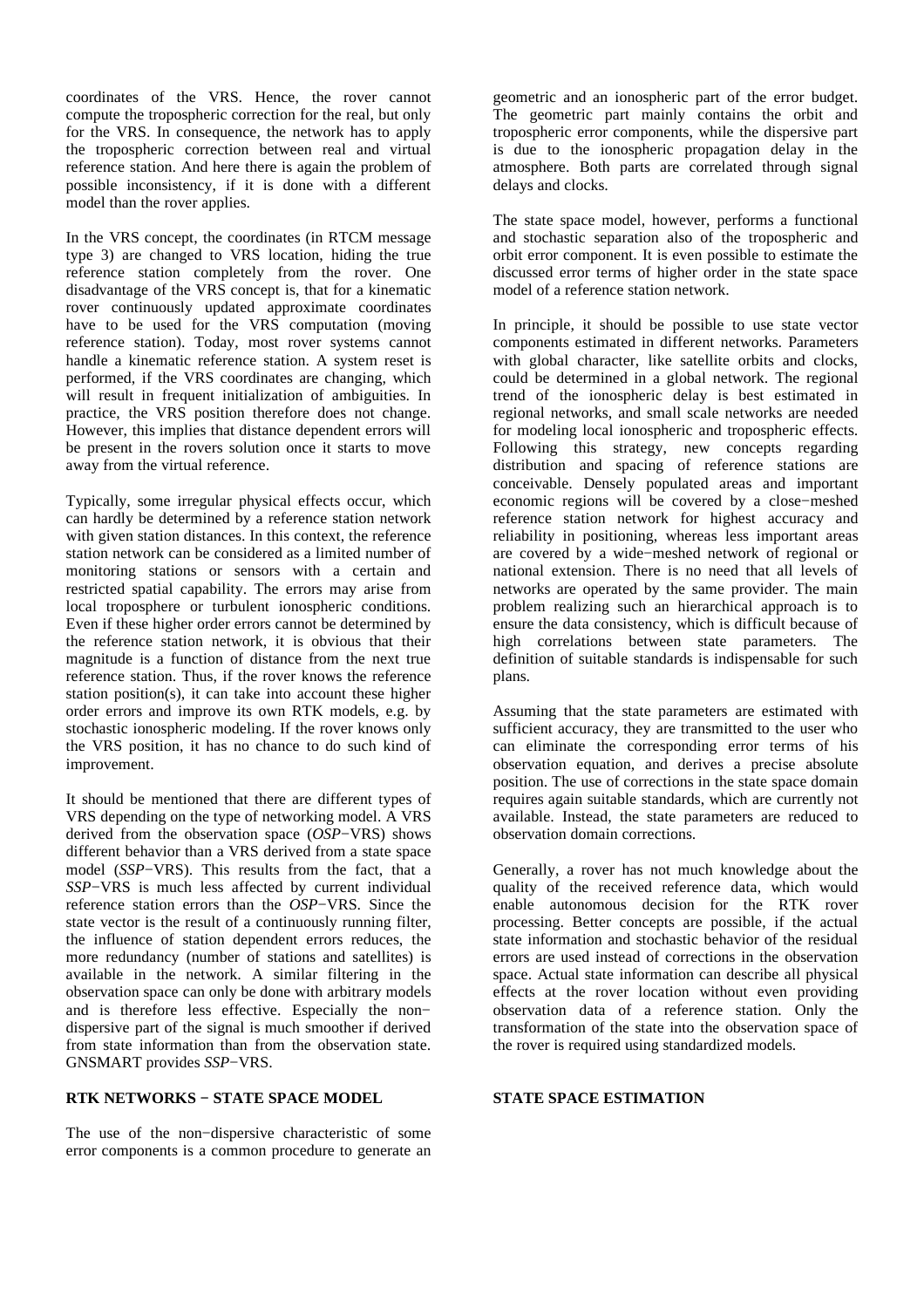| <b>Bias</b>           | <b>Functional Model</b>                        | <b>Stochastic Model</b>         |
|-----------------------|------------------------------------------------|---------------------------------|
| Satellite clock       | 2nd order polynomial                           | white noise process             |
| Signal delay (sv)     | constant                                       | integrated white noise process  |
| Satellite orbit       | cartesian elements                             | 3D Gauss-Markov process         |
| Ionospheric delay     | single layer model with polynomial $(\varphi,$ | 3D Gauss-Markov process         |
|                       | $\lambda$                                      | (1 bias per rcv-sv combination) |
|                       | 1 bias per sv (vertical delay)                 |                                 |
| Tropospheric delay    | modified Hopfield model                        | 2 scaling parameter/station     |
| Receiver clock offset |                                                | white noise process             |
|                       |                                                | (1 parameter/epoch)             |
| Signal delay (rcv)    | constant                                       | integrated white noise process  |
| Satellite PCV         |                                                |                                 |
| <b>Receiver PCV</b>   | calibration                                    |                                 |
| Multipath (rcv)       | elevation dependent weighting                  | 1st order Gauss-Markov process  |
| Measurement noise     |                                                | white noise process             |
| Ambiguity             | constant if fixed                              |                                 |

Table 1: Functional and stochastic description of GPS error sources in GNSMART

The Kalman filter is proofed to be well suited for state estimation and monitoring tasks (Wübbena 1991). The methodology of state space modeling can be applied to real−time carrier phase based positioning in multi− station networks, which was suggested by Wübbena, Bagge (1997).

Fast and reliable ambiguity resolution in the multi− station network requires highly accurate coordinates for the reference stations. This applies to the absolute position in the global reference frame as well as to the relative coordinate vectors between the stations. Assuming that calibrated antennas are used, the ambiguity term  $N_{s,i}^k$  has to be split off from the residuals containing multipath and distance dependent errors:

$$
N_{s,i}^k = \frac{1}{\lambda} \left( PR_{s,i}^k - \left( \left| \vec{R}_i^k \right| + \delta \ B_{s,i}^k + \epsilon_{s,i}^k \right) \right) \tag{17}
$$

Cycle Slips are detected and eliminated in advance in order to keep the ambiguity vector small. With GNSMART, the ambiguities are then estimated in a simultaneous dual−frequency adjustment together with the complete state vector. Because of the implicit ionospheric model, the adjustment will result in an ionospheric free solution, but with the advantage of the low signal noise of the L1 and L2 frequencies.

A Kalman filter is employed to process the dynamic model. The corresponding measurement model has already been introduced previously in (2). A simplified notation for the Kalman filter reads:

$$
\boldsymbol{x}_{t+1} = \boldsymbol{T}_t \boldsymbol{x}_t + \boldsymbol{C}_t \boldsymbol{w}_t \tag{18}
$$

$$
l_t = A_t x_t - v_t \tag{19}
$$

Equations (18) and (19) contain the state vector  $x_{t+1}$ , transition matrix  $T_{t}$ , transfer function matrix  $C_{t}$  for the

process noise vector  $w_t$ , as well as the linearized measurement vector  $\mathbf{l}_t$ , design/system matrix  $\mathbf{A}_t$  and the measurement error vector  $v_t$  for an epoch *t*.

The state vector, where all states are written as sub− vectors, is rather complex and therefore only a brief summary of the functional and stochastic models can be given:

$$
\boldsymbol{x} = \langle \boldsymbol{X}_i | \boldsymbol{N}_i^k | \delta \boldsymbol{t}_i | \delta \boldsymbol{t}^k | \delta \boldsymbol{\sigma}^k | \delta \boldsymbol{T}_i^k | \delta \boldsymbol{I}_{s,i}^k | \delta \boldsymbol{M}_{s,i}^k \rangle^T \qquad (20)
$$

Table 1 summarizes the functional and stochastical properties, which are currently used for the state space modeling within GNSMART.

# **GEO++ ®GNSMART**

Geo++ ® developed and provides a real−time software package under the conceptional name GNSMART, which stands for GNSS State Monitoring and Representation Technique.

GNSMART has been designed with the following features in view:

\_ *PC based, multi−tasking operating system*

The PC platform allows cheap and flexible hardware. GNSMART runs on multitasking operating systems (Windows NT/2000 or IBM OS/2) to allow the integration with commercial or user provided software.

\_ *Modular system*

GNSMART is a modular system. It provides all components for a (D)GPS service provider: reference station, communication modules, GPS−multi− station−networking, integrity monitoring, alarm management, data distribution and other special tools. The modules can run on a single computer or distributed over local or wide area computer network.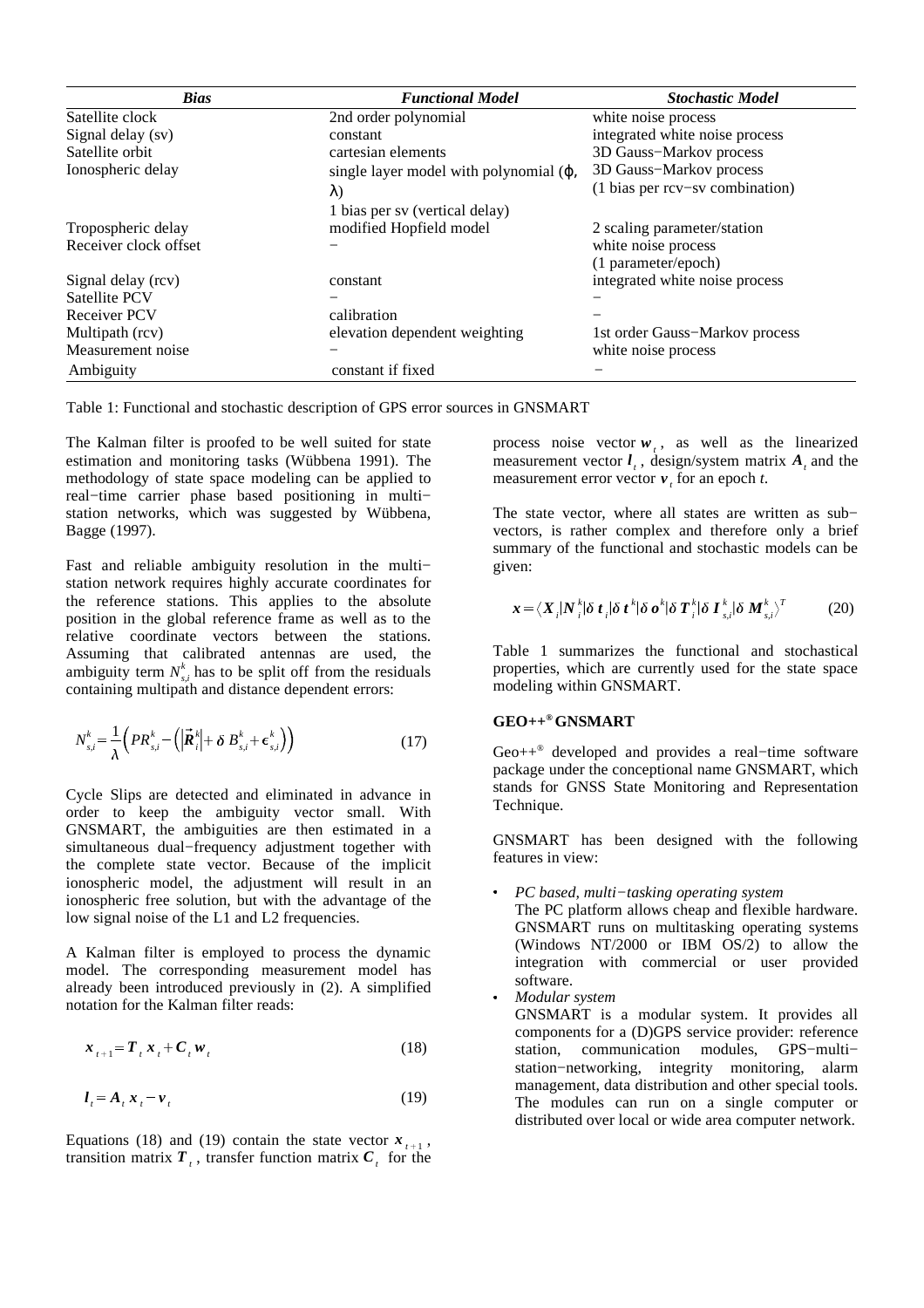# *Receiver independence*

\_

The receiver modules in a GNSMART system allow to connect almost every GPS or GLONASS receiver with RS−232 or TCP/IP interface and programmable input/output. Currently modules for Leica, Ashtech, Javad, Topcon, Trimble and many others are available. Only the very basic data acquisition capabilities without any internal RAM or RTCM options are required, which allows to use cheap sensor hardware.

\_ *Compatibility to standard formats*

GNSMART's interfaces to external devices are based on international standards, such as RTCM, NMEA and RINEX. Even the internal communication between the various GNSMART modules is using RTCM format. New features not yet covered by any international standard, e.g. antenna or network parameters, have been developed by Geo++<sup>®</sup> and proposed for next RTCM versions.

\_ *Real−time capabilities*

The parameter estimation modules in GNSMART are using dynamic models in a recursive Kalman filter algorithm. This allows the program to run continuously for unlimited time, without any discontinuities for all estimated parameters

\_ *Redundancy*

Since the state information is derived from all stations in the network, a failure of individual stations does not affect the overall performance of the network.

\_ *High Performance*

The models are capable to describe all errors of all visible satellites, even down to 0° elevation. This allows to determine the state information for satellites at very low elevation and therefore yields maximum availability for rovers.

Primary products of GNSMART are available from the state vector:

- $\ddot{\phantom{a}}$ satellite clocks and signal delays, satellite orbits,
- \_ ionospheric delay (electron content),
- \_ tropospheric delay (atmospheric humidity),
- $\sim$   $\sim$ receiver clocks and signal delays,
- \_ reference station coordinates.

Derived products of GNSMART are:

- $\sim$   $\sim$ state representation through spatial model (FKP),
- $\sim$   $\sim$ state prediction for rover position (VRS),
- $\sim$   $\sim$ state transformation, e.g. precise regional satellite clocks, orbits, total ionospheric electron content, tropospheric water vapor distribution, dynamic reference station movements.

With these capabilities, GNSMART provides the following service areas:

- \_ single reference stations (DGPS, RTK) (RTCM), VRS (DGPS, RTK) − requires duplex communication link to rover.
- \_ FKP transmission (DGPS, RTK) – broadcast communication to rover,
- \_ filter state transmission (broadcast),
- \_ reverse DGPS/RTK (duplex communication, simple rover),
- \_ real−time and post−processing services.

The GNSMART package is running operational in numerous permanent reference station networks worldwide.

# **EMPIRCAL RESULTS**

Empirical results are presented from a network in Japan, which has been installed for a benchmark test of reference station network software packages at the Geographical Survey Institute (GSI) of Japan in March 2001.

The conditions in Japan are very challenging, because large inter−station distances are present and the ionospheric activity in Japan is much higher compared to Europe or North America.

The network consists of five reference stations (Fig. 3), which uses different GPS equipment. The antennas are corrected using absolute PCV type means to achieve homogeneous conditions. The inter−station distance range from 32 to 95 kilometers, while a monitoring/rover station is operated in a distance of 26 to 32 kilometers from the three closest reference stations 2005, 2001 and 2002. The GNSMART network used the VRS mode for the transmission of corrections.



Fig. 3: Screen shot of reference station distribution of GNNET, main module of GNSMART, GSI RTK network, Japan

However, the network has to be considered as a quite "weak" network, because only the minimum number of recommended stations are involved. More stations improve the redundancy and performance of a RTK network, which has been experienced with larger installations in Germany.

A GNNET−RTK rover system operated on the monitor station and performed over a time period of 3 hours automatically ambiguity resets 10 seconds after a successful ambiguity fixing. Hence, an analysis of time to fix ambiguities (TTFA) is possible. Fig. 5 shows the ambiguity initialization times, which do have a mean of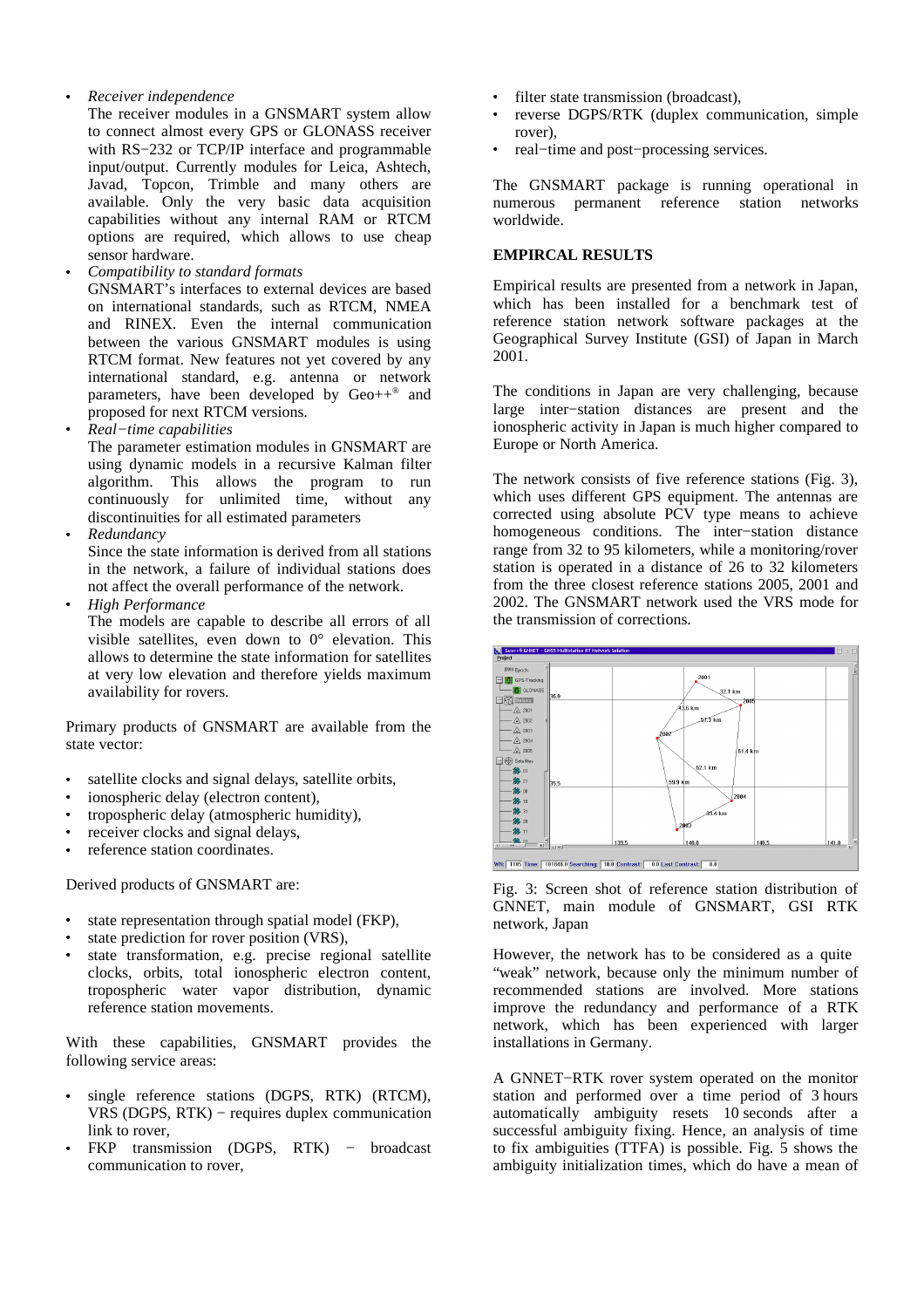

Fig. 4 : Histogram of deviation from the mean position in northing, easting, height (millimeter classes) and horizontal position plot (units are meter), GSI RTK network, Japan



Fig. 5 : Time to Fix Ambiguity (TTFA): mean is 14 seconds, GSI RTK network, Japan

14 seconds. The TTFA exceeds in four cases 80 seconds (maximum 160 seconds), which are outside of the plotting range. A histogram of the TTFA reflecting the mean is given in Fig. 6.

The GNNET−RTK system used a simultaneous dual− frequency adjustment of the L1 and L2 frequencies with a stochastic modeling of the remaining ionospheric residuals.



Fig. 6 : Histogram of Time to Fix Ambiguity (TTFA): mean is 14 seconds, GSI RTK network, Japan

The differences in the three coordinate components to a mean position computed from the approx. 615 RTK position solutions and the horizontal position scatter are displayed in Fig. 4. The standard deviation for the northing, easting and height component are 5.7 millimeter, 5.5 millimeter and 13.5 millimeter, respectively. The overall standard deviation of the 3D position is 15.6 millimeter.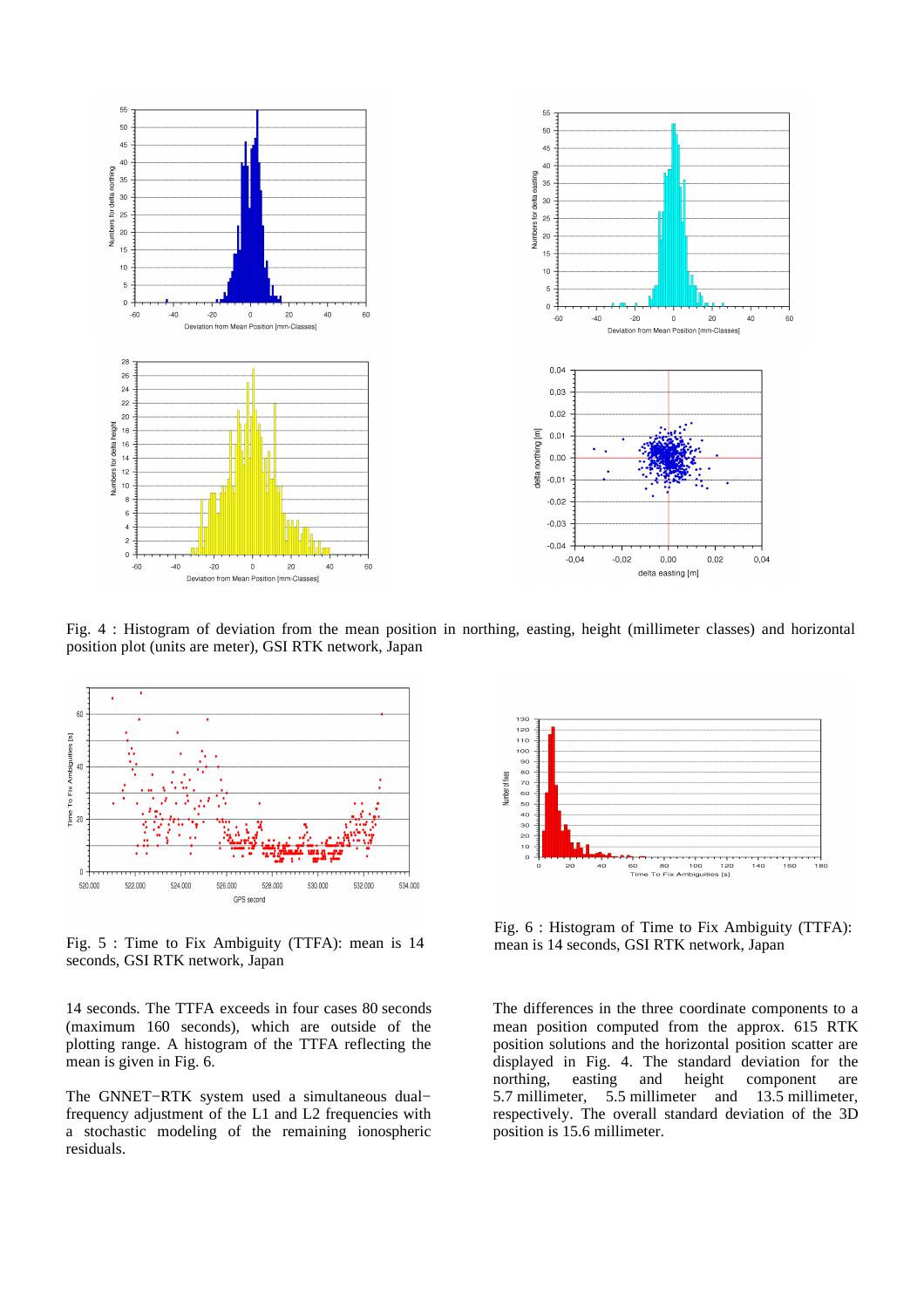

Fig. 7 : Histogram of deviation from known position in northing, easting, height (millimeter classes) and horizontal position plot (units are meter), Brandeburg RTK network, Germany

The real−time data set demonstrates the general performance of a GNSMART network. Accuracies at the cm−level are achieved over long distances and under the very severe ionospheric conditions in Japan.



Fig. 8 : Screen shot of reference station distribution of GNNET, main module of GNSMART, Brandenburg RTK network, Germany

The computer resources restrict the actual number of stations to be processed on a single computer, because the number of arithmetic operations increase non−linear with each station. Therefore currently sub−networks are used to distribute the computational burden. The requirements for the sub−network design are mainly to

keep the complete information of the overall network and to provide continuity between sub−networks.

Fig. 8 shows a sub−network of the Brandenburg RTK network in Germany. A kind of "hierarchical" network design is used. There is no actual higher order network, but stations from a neighboring networks are used to extend the network dimension. The advantage then is, that long periodical effects of the distant dependent errors can be estimated and can still be used by a rover station.

In the given example, the distances of the surrounding hierarchical station from the core network range from 77 to 116 kilometers. The investigations of sub−networks show, that a sufficient number of station is capable to model all error components within the state space model of GNSMART to an accuracy, which makes ambiguity resolution even over large distances possible.

This has the advantage, that the currently recommended restriction of 70 kilometers station separation can be exceeded. Also a failure of a complete sub−network within a hierarchical network can be compensated, because the long periodical state information is still available from a neighboring sub−network. This is again a significant benefit from the state space model used in GNSMART.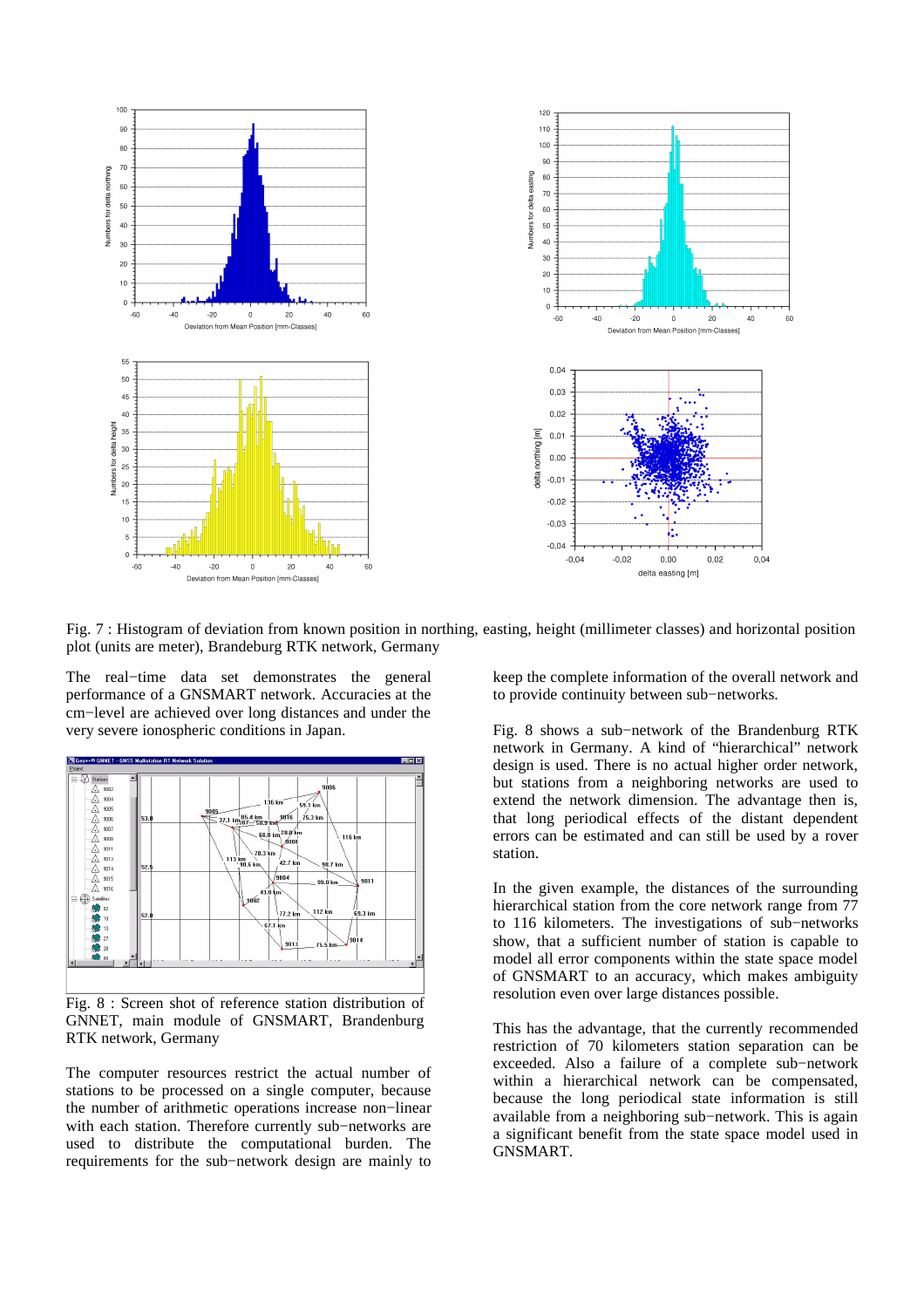The sub−networks approach allows also the use of independent monitoring stations, which can be used to permanently verify the RTK network performance. The results from a monitor station has been analyzed, which is located in the sparse south−eastern part of the hierarchical network of Fig. 8. The distances to the closest reference stations 9004, 9008 and 9011 are 47 to 58 kilometers. The position of the monitor station has been determined approximately 1544 times with independent ambiguity resolutions during a test period of approximately 13 hours.

The differences in the three coordinate components to the known position are displayed in Fig. 7. The standard deviation for the northing, easting and height component are 8.3 millimeter, 7.4 millimeter and 17.7 millimeter, respectively. The overall standard deviation of the 3D position is 20.9 millimeter.

The Brandenburg RTK network data show the performance of a GNSMART network. Accuracies at the cm−level are achieved for a monitor/rover station in a sparse RTK network with previously not attempted inter−station distances of up to 116 kilometers.

# **SUMMARY AND CONCLUSIONS**

Precise real−time positioning over long distances requires a network of GPS reference stations. Multi− station modeling accounts for the spatial correlated errors, and hence speeds up the ambiguity resolution process. A reference network provides redundancy which ensures higher accuracy and higher reliability for precise real−time positioning.

The rigorous multi−station GNSMART system, which is based on undifferenced observations has been presented with its concepts, implementation and results. The GPS errors components are estimated in a state space model, which also allows a consequent state monitoring. The individual modeling of error components improves the prediction of corrections for GNSS users. Considering the different temporal characteristics of the error components, subsets of corrections can be disseminated at different times in order to reduce bandwidth requirements. For the state representation simplified models have to be used in the observation space since state space corrections are not supported by the current standards. One such representation is the FKP model, a low−order surface model especially suitable for broadcasting PDGPS corrections.

There are several advantages, which suggest to define standards also for transmission of state information. Once the corrections can be broadcast in the state space domain users are enabled to perform absolute positioning with highest accuracy. Relative observations to the nearest reference station are no longer explicitly required. The state space information implicitly provides the user datum, derived from a larger network of reference stations. In the future, the user will just observe all available satellites and will obtain state space corrections from the service provider by means of any communication link.

With the current state space estimation and state representation by FKP or VRS, positioning accuracies of 1 centimeter in less than 30 seconds over 26 to 32 kilometer have been demonstrated by empirical results from an installation of GNSMART in Japan.

Important factors are antenna phase center variations and multipath at the reference station as well as at the rover site. High levels of ionospheric activities and traveling ionospheric disturbances with wavelengths smaller than the reference station spacing also deteriorate the possible accuracy while using GPS error representation in the observation space. However, the use of absolute calibrated antennas is inevitable. The research on spatial variations of multipath at reference station sites needs to be continued.

The state space estimation improves with an increasing number of reference stations, and with a larger coverage area. In principle, the state information can be derived from different networks, but it is also possible to integrate the different, currently independent networks by means of the state space approach. A high redundancy and a homogeneous reference frame over larger areas would be the advantage. The matching of ambiguity levels in different networks is a major part of the ongoing research. Again, for the exchange of consistent state space information an adaptation of standards (models, corrections) is needed.

### **ACKNOWLEDGMENTS**

We kindly acknowledge the cooperation of the Japanese Association of Surveyors (JSA), the Geographical Survey Institute (GSI), Mitsubishi Electric Co. and AD NET Inc.. The Landesvermessungsamt Brandenburg kindly provided data from their SAPOS network.

### **REFERENCES**

- Böder, V., F. Menge, G. Seeber, G. Wübbena, M. Schmitz (2001). How to Deal With Station Dependent Errors − New Developments of the Absolute Calibration of PCV and Phase−Multipath With a Precise Robot. To be presented at the International Technical Meeting, *ION GPS−01*, Salt Lake City, Utah.
- Euler, H.−J., C.R. Keenan, B.E. Zebhauser, G. Wübbena (2001). Study of a Simplified Approach Utilizing Information from Permanent Station Arrays. Presented at the International Technical Meeting, *ION GPS−01*, Salt Lake City, Utah.
- Jahn, C.−H., T. Ballmann, U. Feldmann−Westendorff (2001). Bericht über die Ergebnisse des Vernetzungstests in Niedersachsen 2001. Landesvermessung und Geobasisinformation Niedersachsen, LGN, Hannover, http://